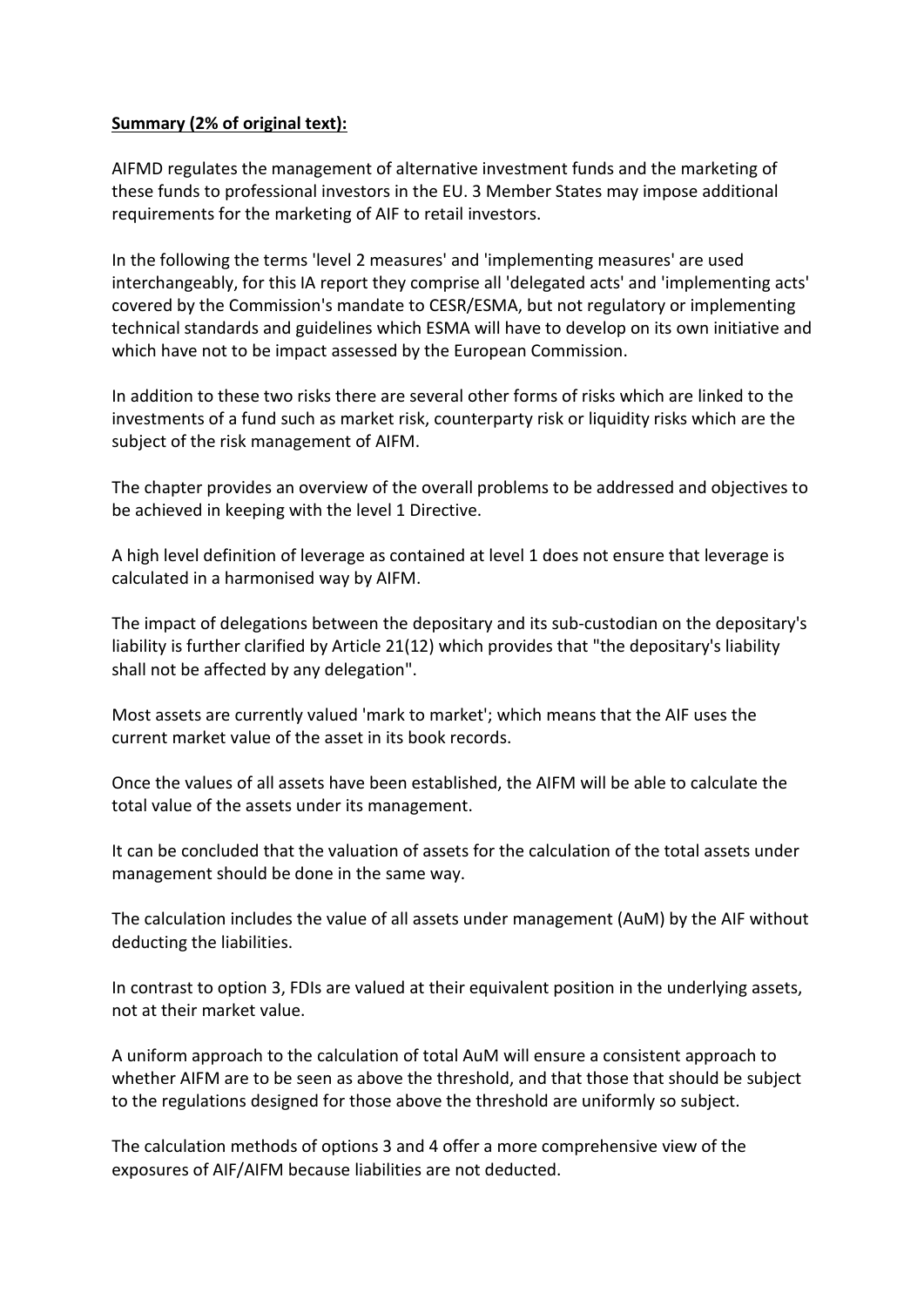ESMA identifies potential increases in costs for small AIFs investing extensively in FDIs because they might be obliged to follow the AIFMD regime which would not have been the case under the other options.

Such costs can also be assessed against the benefits bestowed by the Directive, in particular the "EU passport".

While AuM adds up the value of all assets, exposure focuses on the value of fund assets which is exposed to, for example, market risk or credit risk.

Option 3 (Gross method): The exposure of an AIF calculated in accordance with the gross method is the sum of the absolute value of all positions, i.e. all assets purchased plus the absolute value of all liabilities, valued in accordance with Article 19 of the Directive.

Except for special assets still valued according to national accounting standards, most of the assets are valued across Europe in the same way ("mark-tomarket").

As AIFMD sets minimum requirements for the marketing of AIF to retail investors as well, the leverage figure calculated with the gross approach would also have to be disclosed to them.

The reporting of the leverage calculated with these two methods would be appropriate to depict the leverage of AIFs.

Proper and harmonised calculation of leverage should benefit many stakeholders; in particular investors who would get useful and comparable information that should help them in their investment decisions.

Once the exposure is determined, the leverage is calculated by dividing the exposure by NAV.

To determine the appropriateness of these funds or PII, three main features have to be specified: firstly, what should be the basis for the calculation of additional own funds and secondly, how should this basis be calculated and finally, what would be the amount or percentage of this basis that has to be held as additional own funds.

Option 2 (Income): An income-based approach (the "Basic Indicator Approach") is being used in Directive 2006/48/EC relating to the taking up and pursuit of business of credit institutions, which considers operational risk to rise with the income (basically the capital cushion for operational risk is calculated on the basis of the net income).

own funds could be calculated in terms of both income

It would have the disadvantage that the relevant income would have to be defined and then calculated by all AIFM.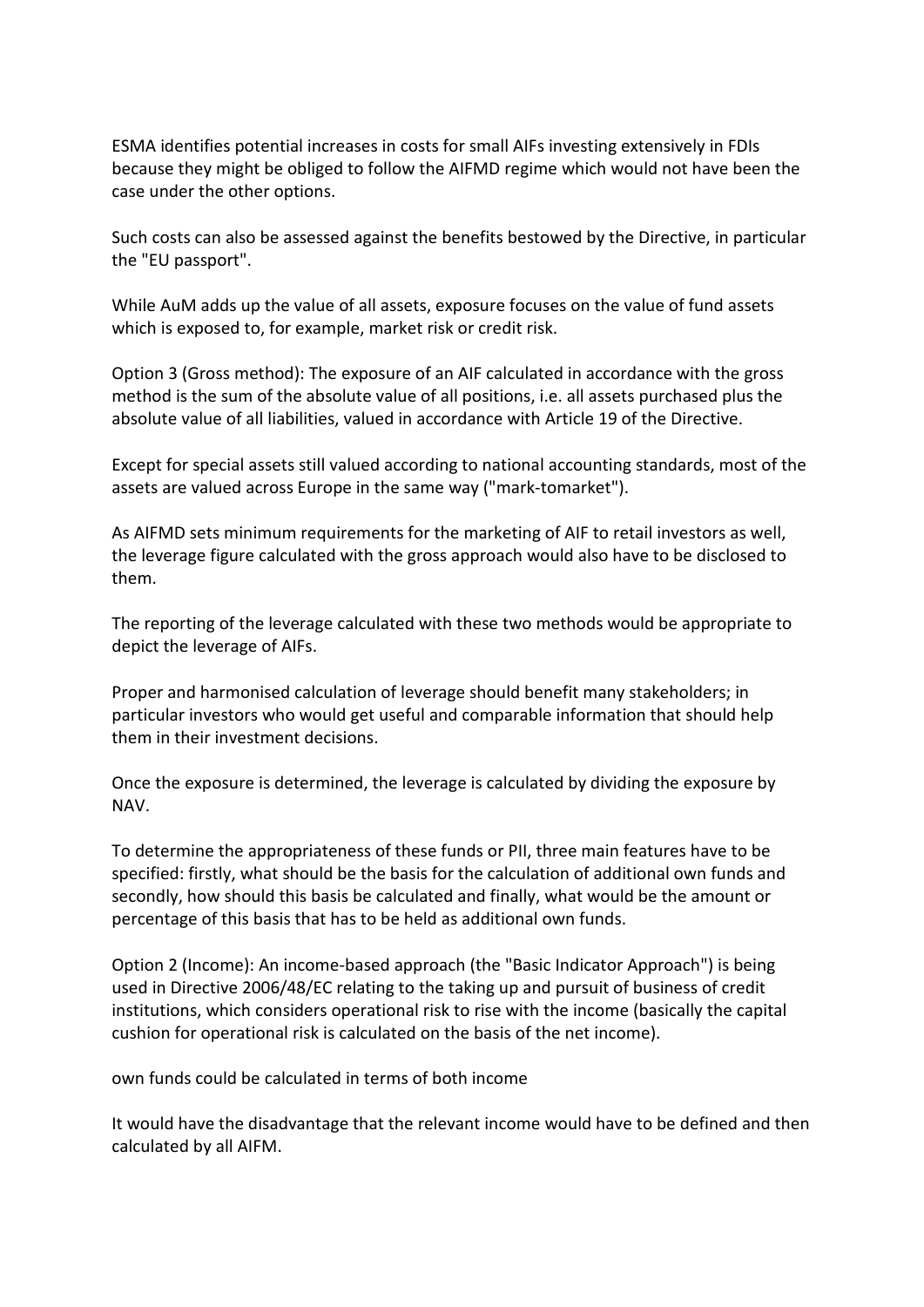bankruptcy of the AIFM. Failures of AIFM which result in losses to investors could undermine investors' confidence in the sector and lead to significant reallocations of funds with uncontrollable impacts on markets.

Option 3.3 (Total assets using underlyings): The calculation of additional own funds would be done in the same way as in option 3.2 with the only difference, that derivatives have to be converted into an equivalent position in the underlying asset.

Like option 3.1, the calculation of total assets would not create significant costs in the calculation of additional own funds.

Contrary to the case of the calculation of total assets under management, the calculation of additional own funds does not focus on the potential risks of assets, but rather on the value of the assets themselves.

As option 3.1 would risk to underestimate additional own funds for AIFM of funds with high liabilities while option 3.3 would risk to overestimate operational risks in some cases this 'ranking' in

The final step in the analysis, the determination of the multiplication factor for additional own funds/PII, is presented in Annex 11 as no clearly defined options could be identified.

The principal aim of Article 21(8) is that custody extends to all financial instruments that can be registered in accounts on the depositary's books or that can physically be delivered to the depositary.

In relation to financial instruments that can be held in custody, Article 21(8)(a)(i) requires the depositary to hold in custody "all financial instruments that can be registered in a financial instruments account opened in the depositary's books" (Article 21(8)(a)(i) AIFMD).

The arrangement is commonly referred to as book entry transfer.

On the downside, option 3 would exclude from the scope of custody financial instruments that can be registered in the financial instruments account in the depositary books but that are not settled through a settlement system.

Option 3 would arguably limit the scope of financial instruments to be held in custody beyond what Article 21(8)(a)(i) AIFMD (see above) provides.

In consequence, the option would offer a lower level of investor protection than that required by the AIFMD.

It balances between ensuring a high level of investor protection while providing the needed flexibility to the depositary's industry and not putting the entire responsibility on the depositaries.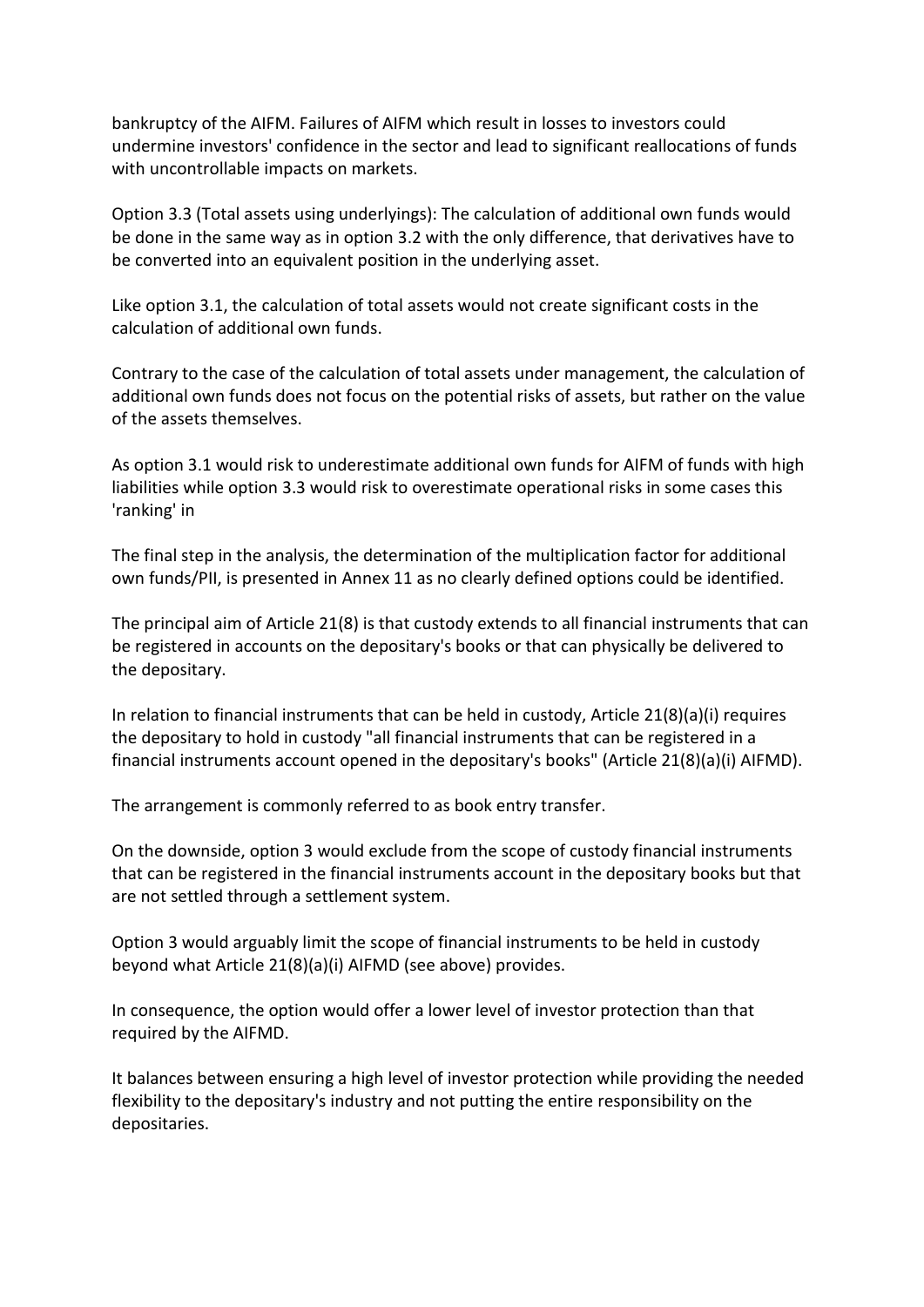The depositary duty to ensure that AIF's cash flows are properly monitored serves the objective of investor protection.

The risk of fraud would also be significantly reduced but would not be totally avoided.

The size in terms of AuM could be measured by AIF and by AIFM, secondly, the AIFMD pays particular attention to the treatment of funds investing in non-listed companies and issuers in order to acquire control.

(a) AIFM managing portfolios of AIFs whose AuM below the thresholds calculated in Article 3(2)(a) and (b) shall report on an annual basis;

Option 3 (Asset type) distinguishes between liquid assets which tend to be traded more frequently and illiquid assets for which buying and selling usually takes some time and involves considerable transaction costs so that these assets are not traded frequently.

As the commitment method for the calculation of leverage provides a leverage figure that reflects the economic impact of an AIF, it seems appropriate to focus on AIF whose use of leverage needs to be monitored more indepth in order to assess whether this fund, individually or together with others, might pose a risk for the functioning of certain markets or even the financial system as a whole.

The review should be based on public consultation and discussions with competent authorities.

There is no need for a transposition/implementation plan.

Assets under management: value of assets that an investment company manages on behalf of investors.

Collateral arrangements may take different legal forms; collateral may be obtained using the method of title transfer or pledge.

Leverage can be generated by borrowed money that a fund employs to increase buying or selling power and increase its exposure to an investment or by using derivative instruments that embed already leverage.

Exposure of a fund or any investor describes the extent to which it is exposed to market risk, credit risk or other types of risk.

Calculation of thresholds not to allow AIFM to circumvent regulation, nor to empty the level 1 exemption

o Treatment of AIFM in one and the same calendar year occasionally exceed and/or fall below the relevant threshold: Assessment of IA need Calculations by […] showed that there were only a very limit number of AIFM with total assets under management (AuM) close to the threshold in France.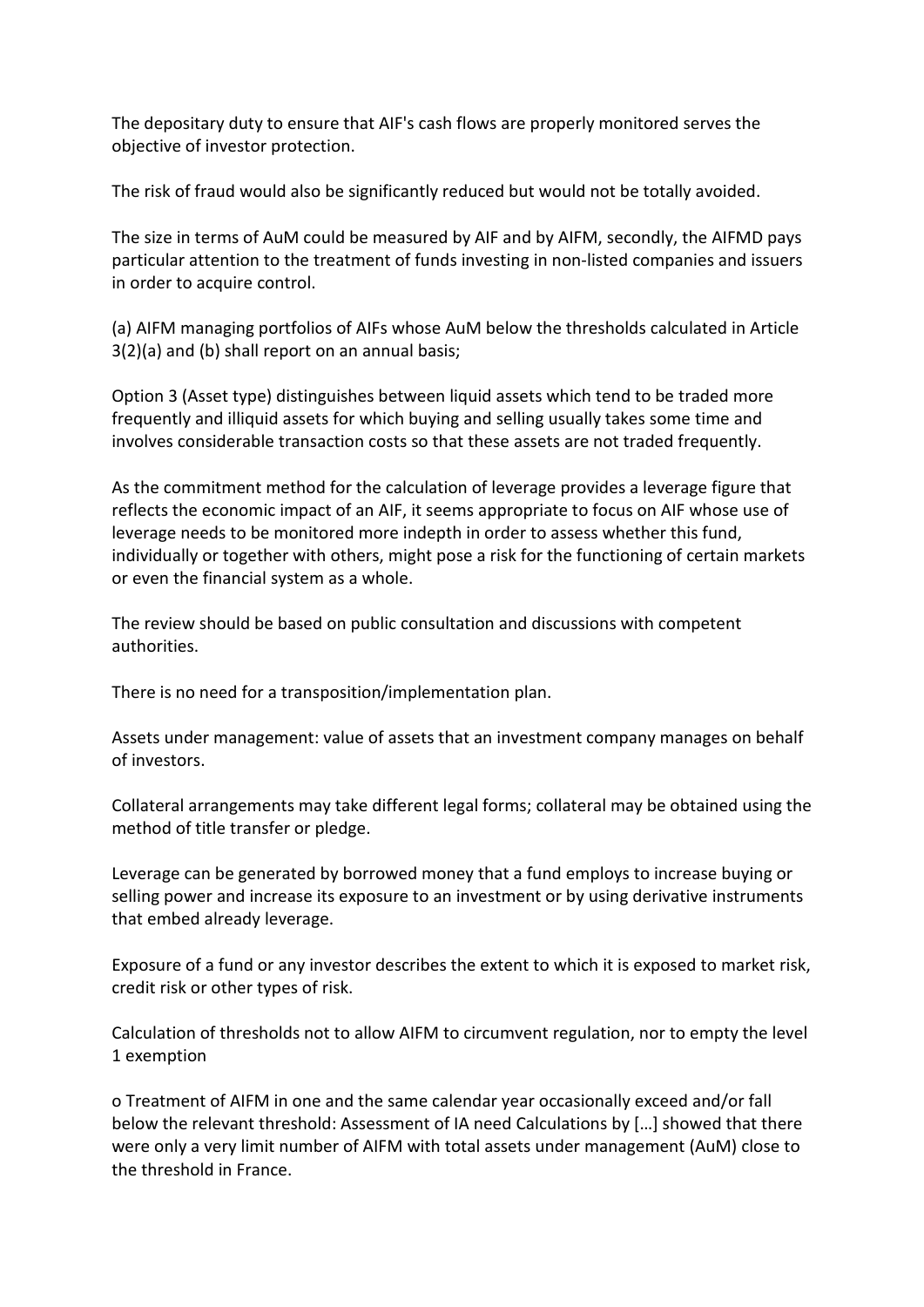The classification is not exhaustive and has not been fundamentally challenged in consultations run by ESMA, no relevant alternatives to this approach have been presented.

As the types of AIFM differ even more than the types of UCITS, such implementing measures have to take a relatively general, principles-based approach which makes it difficult to develop clearly defined distinct options and to impact assess differences between them.

The AIFM has also to ensure that the net asset value per share or unit of AIF is calculated and disclosed to the investors in accordance with this Article, the applicable national law and the AIF rules or instruments of incorporation.

This issue is not assessed in the main body of this impact assessment.

(i) The depositary shall hold in custody all financial instruments that can be registered in a financial instruments account opened in the depositary's books and all financial instruments that can be physically delivered to the depositary;

•Ensure that calculation of leverage does not allow AIFM circumventing regulation

- Ensure that calculation of leverage does not allow AIFM circumventing regulation - Ensure that supervisors are provided with relevant information in a format that allows it to be disseminated and aggregated in a timely manner - Reduce weakness in investor disclosures; - Ensure proper management of conflicts of interest; - Ensure appropriate controls and processes in key risk areas - Ensure that information is comparable across Member States and similar AIFM/AIF

• The first problem is that the funds can find it costly and difficult to set themselves up and gather investments, particularly from investors in Member States other than one in which they are based.

A rough estimate based on these fund sizes and numbers of funds gives a market that could be of around EUR 500 million to around EUR 4000 million.

Any factor above 0,1 or 10% would seem disproportionately high as the "Basic Indicator Approach" used in Directive 2006/48/EC relating to the taking up and pursuit of business of credit institutions is at 15% but covers a much wider range of risks.

The leverage in the option calculated with the gross method equals the exposure divided by NAV in this simplistic example of only one asset which is a derivative: 13.554,70/996,00 = 13,6 Table 13.2: Total asset calculation and leverage AuM of the option if valued at its market price: 996,00€ AuM of the option if valued at the value of the underlying: 13.554,70€ Leverage embedded in the option: 13,6

As for the risks that managers of non-listed real estate funds are liable for there is no need of any specific guidance since the risks for which the AIFM is liable for are applicable to all kind of AIFM.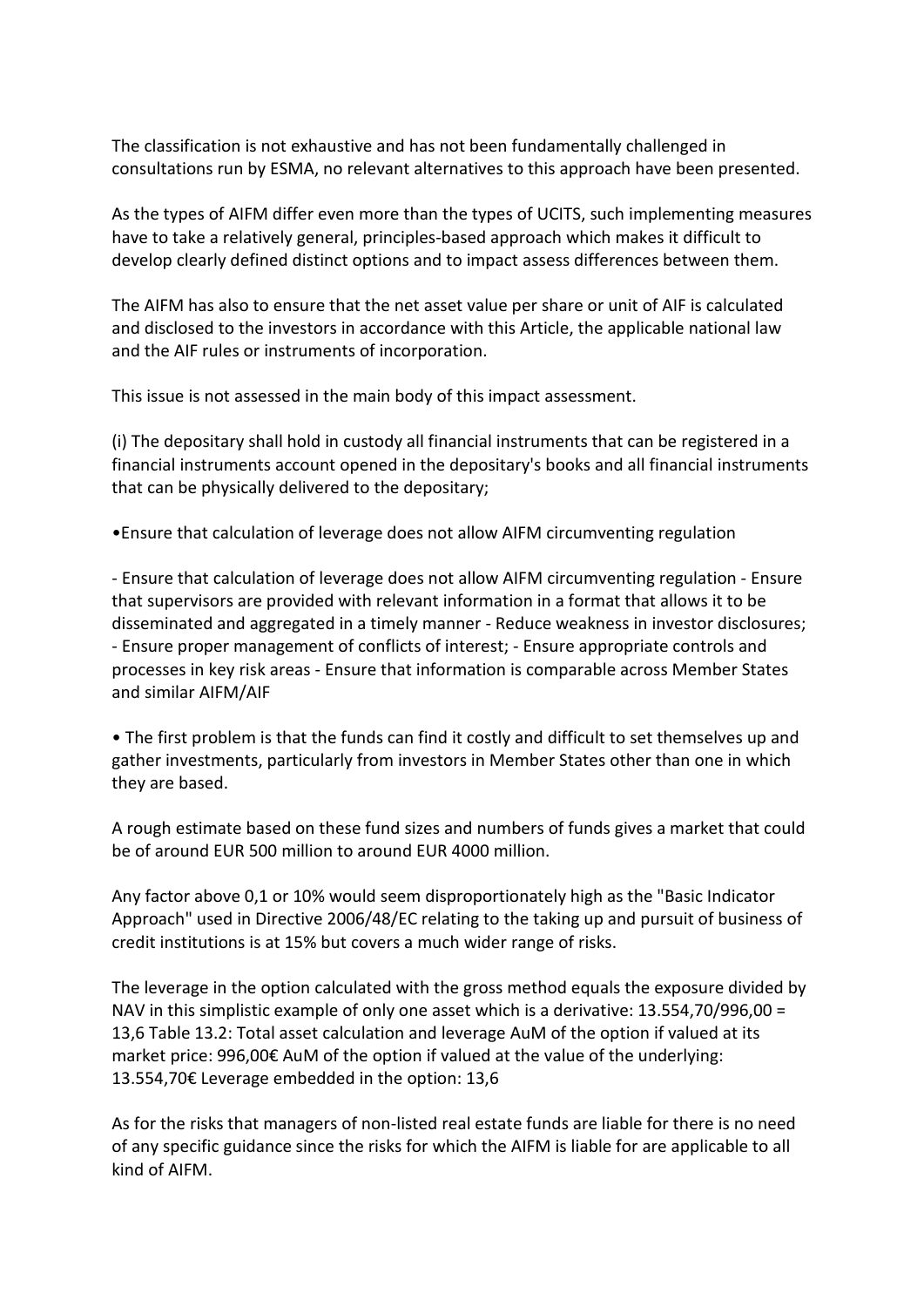57.ESMA believed that the quantitative requirement set out in option 1 was appropriate and that there was no need for lowering it, also considering the flexibility given by the newly introduced possibility of combining the additional own funds and the PII.

89.A large number of respondents suggested that paragraphs 4 and 5 of Box 11 should require that only evidence regarding significant investments, not investment opportunities should be kept.

Some depositaries' representatives suggested enlarging the scope of eligible counterparties under paragraph 3 in order to include clearing brokers for exchange traded derivatives as well as counterparties for time deposit and for securities lending transactions.

116. Private equity representatives considered essential that the reference to the 'essential terms of the arrangements' under paragraph 2 of Box 18 should be interpreted so that a generic disclosure covering the types of fee which may be received or paid should be sufficient.

119. A relevant number of respondents (including asset managers and institutional investors) considered that neither option 1 nor option 2 in Box 19 were preferable.

155. As regards paragraph 1(a), some investment manager associations considered that the requirement that the risk management is not supervised by those responsible for the operating units was unlikely to be met by a large number of AIFMs, since both the risk management function and the portfolio management function may well have the same reporting lines.

The comment was confirmed by a representative of the real estate industry that stressed that complete separation of operation and risk management would not be possible for nonlisted real estate industry which requires that risks are managed at all levels of operation.

The provision allows the general framework set by ESMA to be adapted to the nature, scale and complexity of the AIFM.

193. Some asset managers were of the opinion that Box 38 reflected the general principles of risk management and should either be deleted or tied in with the relevant implementing provisions on risk management.

196. Some asset managers suggested linking the provisions in Box 40 to the general requirements for risk measurement and stress testing proposed in Box 28 in order to ensure a consistent approach to the AIF risk management.

Private equity and venture capital representatives pointed out that the requirements of Box 53 were designated for traded and liquid open-ended funds and are irrelevant in the context of closedended funds.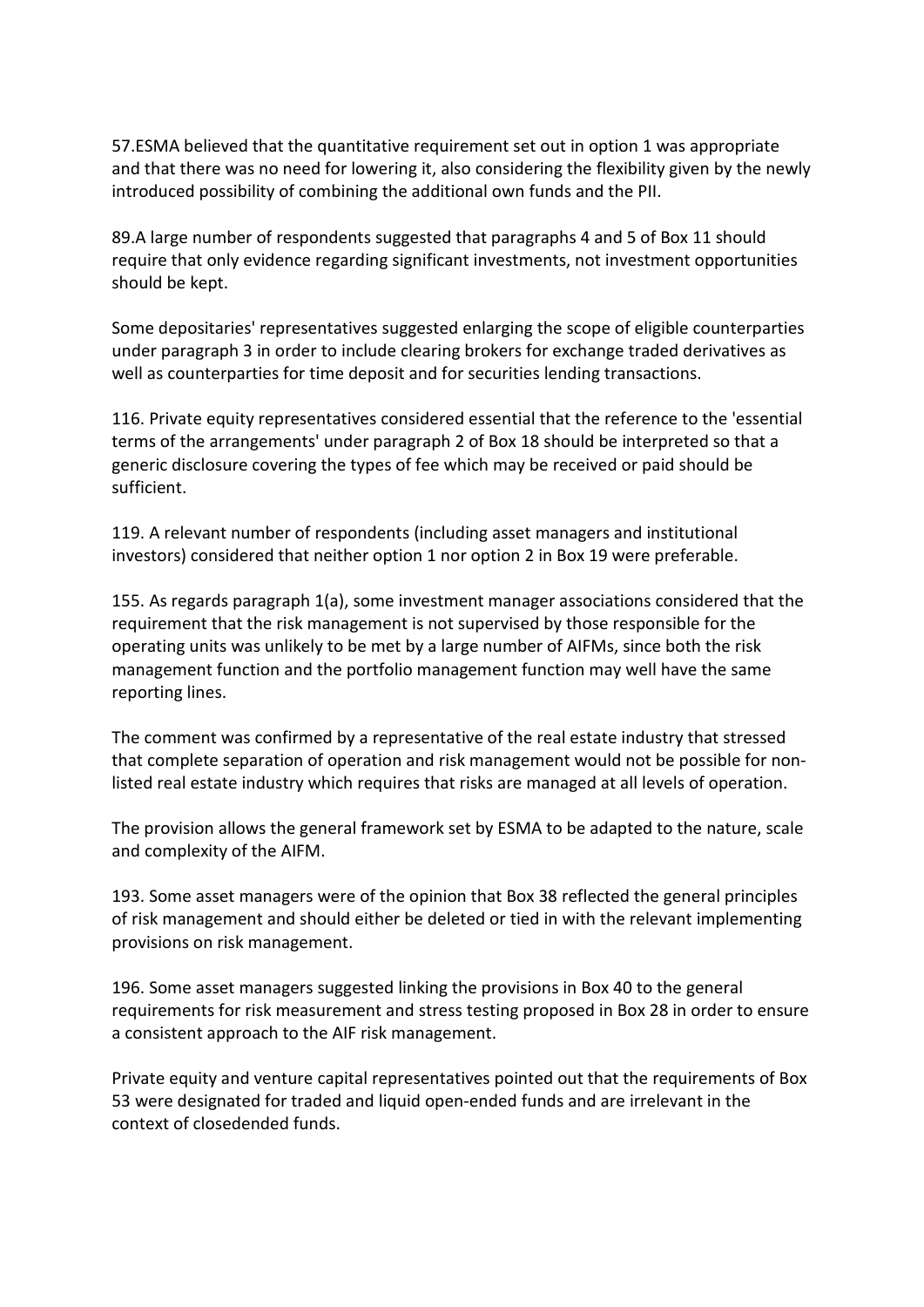244. Some private equity and venture capital representatives suggested amending the wording of the Box in order to replace the annual review requirement with some provisions reflecting the best practice of the private equity/venture capital sector in relation with the material changes to valuation policies and procedures.

Regarding the level at which the depositary's obligations apply, it should be understood from the wording of the box that the depositary must have access to all information regarding the AIF's cash accounts and have a clear overview of all the AIF's cash flows.

The requirement in option 1 to mirror transactions would be very expensive and duplicate the work of fund administrators.

Some respondents felt that both options inappropriately narrowed the scope of the depositary's duties as set out at Level 1.

378. One depositary association believed that the depositary should ensure that the AIF has robust procedures to confirm that assets not held at the depositary are verified by the AIF and reconciled by the administrator.

Two other stakeholders shared these concerns and felt that the proposals risked extending the depositary's role into areas which are more properly the duty of the AIFM i.e. ongoing monitoring of investment restrictions and leverage.

449. One private equity association foresaw a significant increase in costs due to the resulting need for depositaries to price risks they face into their charges and the need to duplicate work done by others e.g. auditors.

One institutional investor representative explained that investors were not expecting depositaries to underwrite custody risk but insisted on the need for proper disclosure, as well as application of the requirements on due diligence and ongoing monitoring.

471. One investment management association considered the advice to be workable assuming that the assets were not to be considered 'financial instruments that can be held in custody' under Article 21(8).

479. Many respondents strongly disagreed with the proposal in Box 93 to require the calculation of the AIF according two or even three different methodologies, as well as, the disclosure of the level of leverage based on two methodologies.

111.ESMA's response: ESMA believes that information on the level of leverage calculated on the basis of the gross exposure is of utmost importance in the context of monitoring systemic.

Box 24 of CESR's guidelines on Risk Measurement and the Calculation of Global Exposure requires UCITS management companies calculating the global exposure of the funds according to the VaR approach to disclose in the prospectus the leverage of the UCITS as a separate figure.